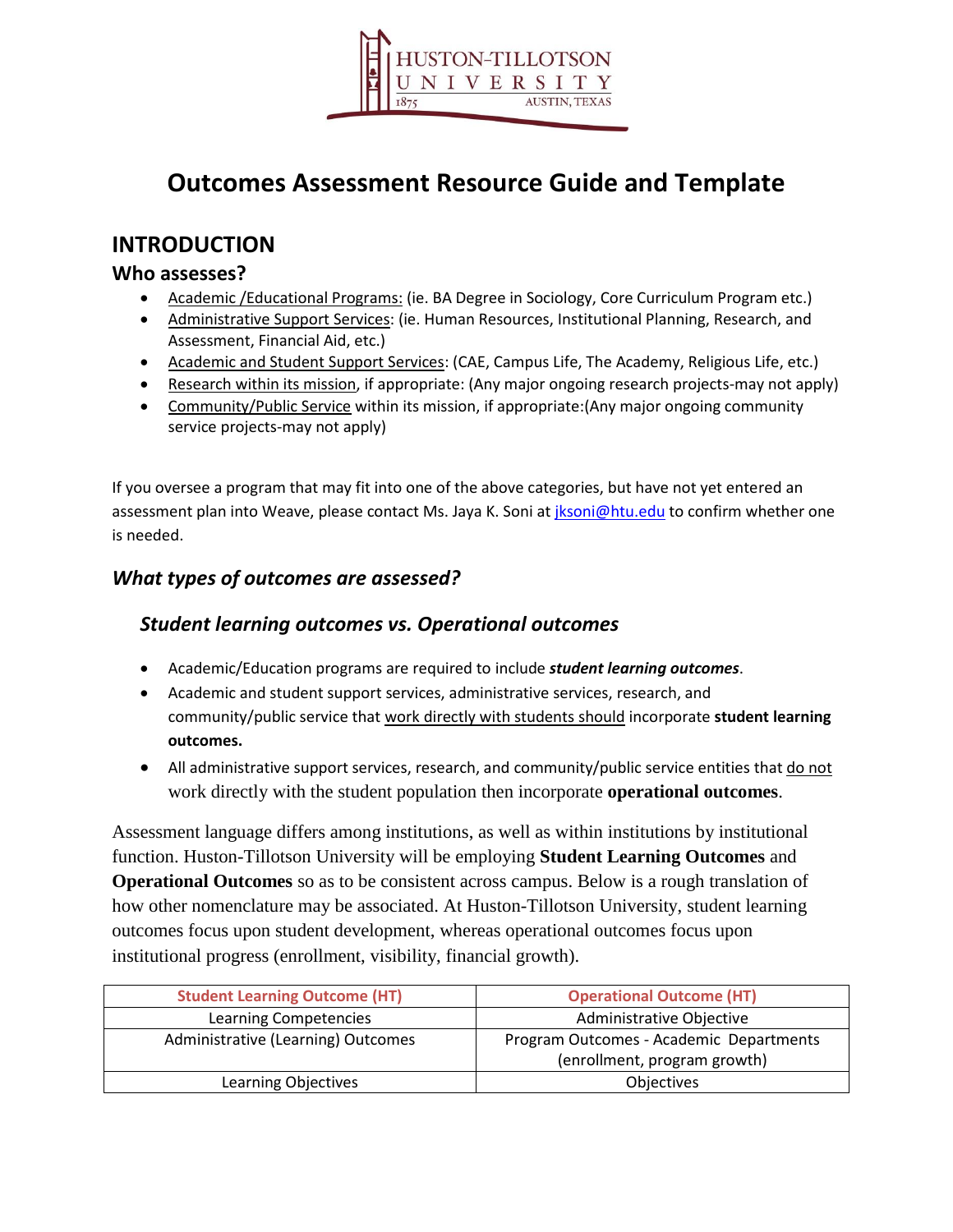## **Components and Structure of an Assessment Plan**

**Mission Statement:** A brief and current description conveying the purpose of the program/area. The mission statement should be comprehensive and able to accurately guide program/area operations. The mission should also align to Huston-Tillotso University's mission.

For academic program mission statements, please see the following [resource.](http://www.assessment.uconn.edu/docs/HowToWriteMission.pdf) For administrative area mission statements, please see the following [resources.](http://www.fss.txstate.edu/planning/assessment/handbook/contentParagraph/0/document/Handbook-for-Program-Assessment-in-Administrative-Support-Units.pdf)

**Goals:** General statements indicating what the program/area intends to achieve based upon the mission. This will not be directly assessed, but the student learning outcomes and/or operational outcomes below it will be. Goals serve as a placeholder to organize the outcomes into various overarching categories. *(Typically between 1-3 goals per plan)*

**Outcomes:** As discussed within the introduction, you will create either student learning outcomes and/or operational outcomes. *(At least 3-6 outcomes per program/area assessment plan)*

- All outcome statements should be centered upon the end- result of program actions. The statement should not focus upon the process, but instead on the intended outcome.
- **Student learning outcomes** are specific measurable knowledge, skills, abilities, and other program specific attributes that students will be able to demonstrate as a result of participating in the program of study.
	- o Academic Program/Student Learning Outcome Example: (Problem solving approach) "Students will be able to pose, identify, formulate, and solve engineering problems, including material balances." (ABET outcome)
- **Operational Outcomes** should be Specific, Measurable, Achievable, Realistic and Timebound (SMART). Operational outcomes should be detailed statements supporting the overarching goals.
	- o Administrative Support Service/Operational Outcome Example: "The Office of Student Recruitment will maintain a visible and professional presence at recruitment events within the local community." (Dickson, 2013)

**Measures:** Are the methods for evaluating whether an outcome has been met. This section should describe when, where, and how the assessment will be implemented. The measure should include who was responsible for conducting the evaluation and how the participant pool was selected. If an assessment tool is used, such as a rubric, the "measures" section should include a description of how the tool was created or selected. *(3 Measures for each outcome)*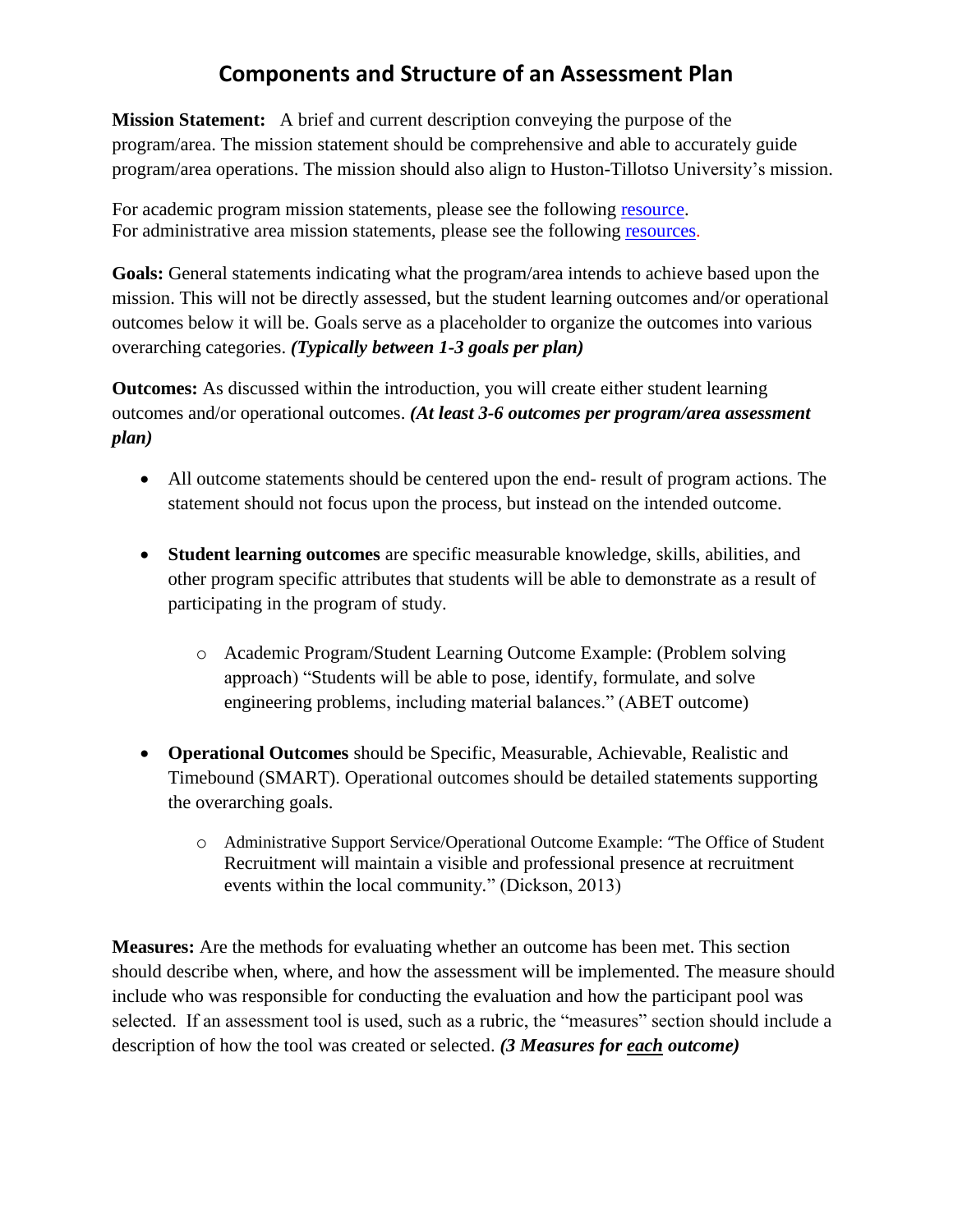**Target**: Each measure needs to include a target also referred to as criterion. The target specifies the desired level of performance that must be reached in order for the outcome to be met. (*One target for each measure per year)*.

- o Example of Student Learning Outcome->Measure-> Target: All students are expected to achieve a "Proficient" level on at least three of the four categories within the Marxism Theory Evaluation Rubric.
- o Example of Operational Outcome ->Measure->Target (Administrative Area): By 2014, 75% of all employees will have completed and passed the FERPA confidentiality training.
- o Example Operational Outcome->Measure-> Target (Academic Service): HT will reduce the number of undeclared majors by 30% within three years.

**Findings and Summary**: Each measure must include reported results and a summary. The data must be described and discussed so that reviewers can understand the meaning and impact of such findings. Raw data is not informative, particularly for those who may not have context**. (Findings and summary for each measure)**

**Analysis and Recommendations:** After reviewing your assessment plan, please answer the following questions:

- o What do your assessment plan results indicate regarding outcomes that require additional attention? Please discuss the impact of assessment results for each outcome separately.
- o What do your assessment plan results indicate regarding outcomes that were met? Please discuss the impact of assessment results for each outcome separately.
- o Identify and discuss program improvements in recent years citing key reasons for change.
- o Given this discussion and analysis, please provide recommendations that will support progress towards achieving program/area mission and goals.

**Action Plan:** Once you have given recommendations for program/area improvement, you will need to include follow-up action items. Each action item should have the following:

- 1. Description
- 2. Indicate related Outcome.
- 3. Implementation Status: Planned, In-Progress, Finished, On-Hold, or Terminated \*\**(Status should be updated yearly until action item is finished or terminated)*
- 4. Project completion date:
- 5. Implementation Description: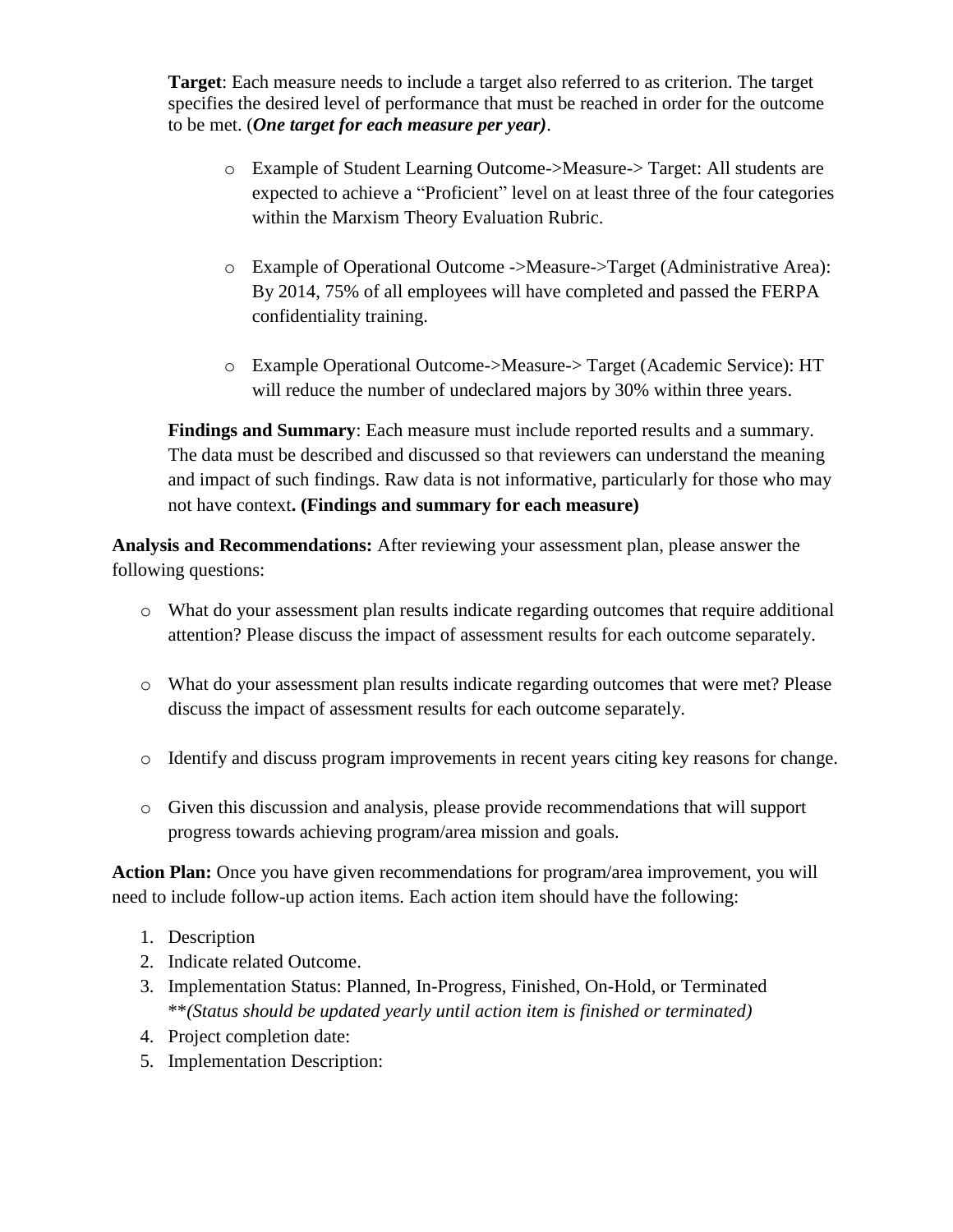- 6. Priority: Low, Medium, High
- 7. Responsible Person/Group
- 8. Additional Resources Needed
- 9. Select "Yes" for include in action plan tracking page
- 10. Select "Yes" for include in reports.
- 11. Select current year for establish in cycle.
- 12. Select "remain active" for active through cycle (can adjust when close action item at later date).
- 13. Select "draft/in-progress" while establishing action items.

### **Referenced Sources**

Bresciani, M. (2006) *Outcomes-Based Academic and Co-Curricular Program Review.* Sterling, VA: Stylus Publishing.

Dickson, K. (WEAVE). (2013). Beyond the Classroom-Documenting Effectiveness in Administrative Units [Webinar]. In *WEAVE Webinar Series*. Retrieved from http:// http://www.weaveonline.com/webinars/.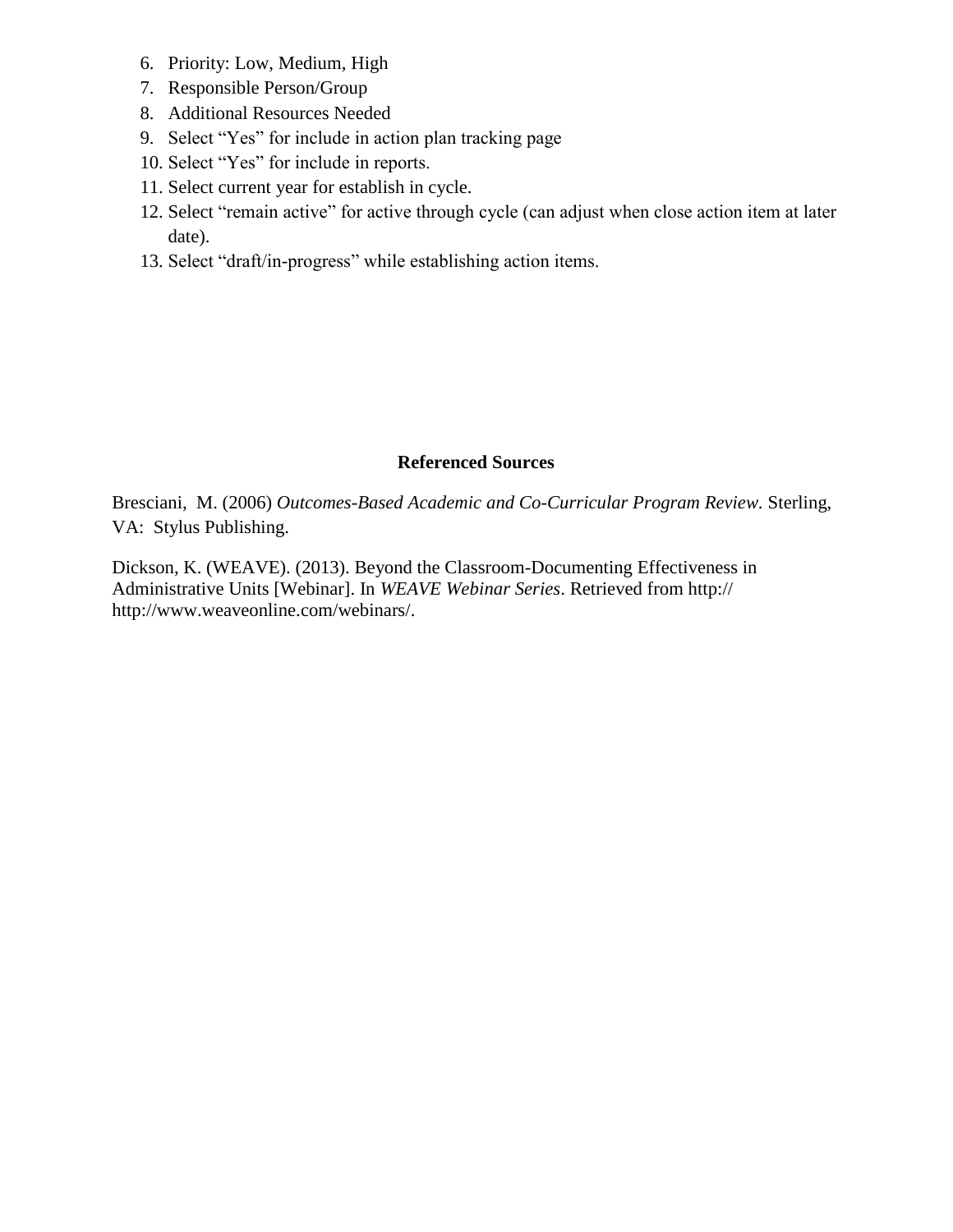# **Outcomes Assessment Plan Template**

### **Mission Statement:**

*Goal 1: (Typically between 1-3 goals per plan)*

*(G1)Outcome 1: (At least 3-6 outcomes per program/area assessment plan)*

- *(O1)Measures 1: (3 Measures for each outcome)*
- *(O1M1)Target: (One target for each measure per year).*
- *(O1M1)Findings and Summary: (Findings and summary for each measure)*
- o *(O1)Measures 2:*
- o *(O1M2)Target:*
- o *(O1M2)Findings and Summary:*
- *(O1)Measures 3:*
- *(O1M3)Target:*
- *(O1M3)Findings and Summary:*

### *(G1)Outcome 2:*

- *(O2)Measures 1:*
- *(O2M1)Target:*
- *(O2M1)Findings and Summary:*
- o *(O2)Measures 2:*
- o *(O2M2)Target:*
- o *(O2M2)Findings and Summary:*
- *(O2)Measures 3:*
- *(O2M3)Target:*
- *(O2M3)Findings and Summary:*

#### *Goal 2:*

#### *(G2)Outcome 1:*

- *(G2O1)Measures 1:*
- *(G2O1M1)Target:*
- *(G2O1M1)Findings and Summary:*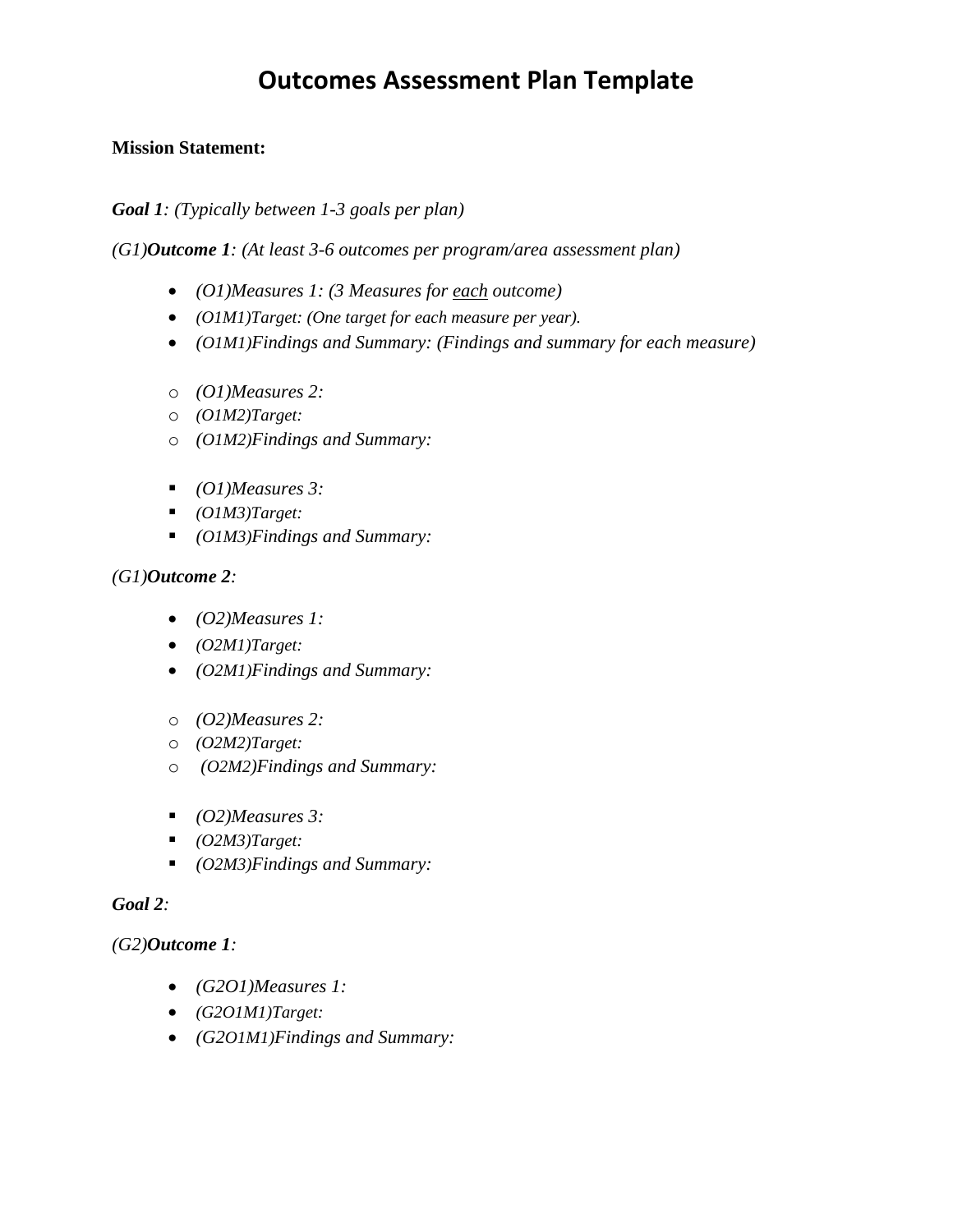- o *(G2O1)Measures 2:*
- o *(G2O1M2)Target:*
- o *(G2O1M2)Findings and Summary:*
- *(G2O1)Measures 3:*
- *(G2O1M3)Target:*
- *(G2O1M3)Findings and Summary:*

### *(G2)Outcome 2:*

- *(G2O2)Measures 1:*
- *(G2O2M1)Target:*
- *(G2O2M1)Findings and Summary:*
- o *(G2O2)Measures 2:*
- o *(G2O2M2)Target:*
- o *(G2O2M2)Findings and Summary:*
- *(G2O2)Measures 3:*
- *(G2O2M3)Target:*
- *(G2O2M3)Findings and Summary:*

**Analysis and Recommendations:** After reviewing your assessment plan, please answer the following questions:

- o What do your assessment plan results indicate regarding outcomes that require additional attention? Please discuss the impact of assessment results for each outcome separately.
- o What do your assessment plan results indicate regarding outcomes that were met? Please discuss the impact of assessment results for each outcome separately.
- o Identify and discuss program improvements in recent years citing key reasons for change.
- o Given this discussion and analysis, please provide recommendations that will support progress towards achieving program/area mission and goals.

**Action Plan:** Once you have given recommendations for program/area improvement, you will need to include follow-up action items. Each action item should have the following:

- 1. Description
- 2. Indicate related Outcome.
- 3. Implementation Status: Planned, In-Progress, Finished, On-Hold, or Terminated \*\**(Status should be updated yearly until action item is finished or terminated)*
- 4. Project completion date: